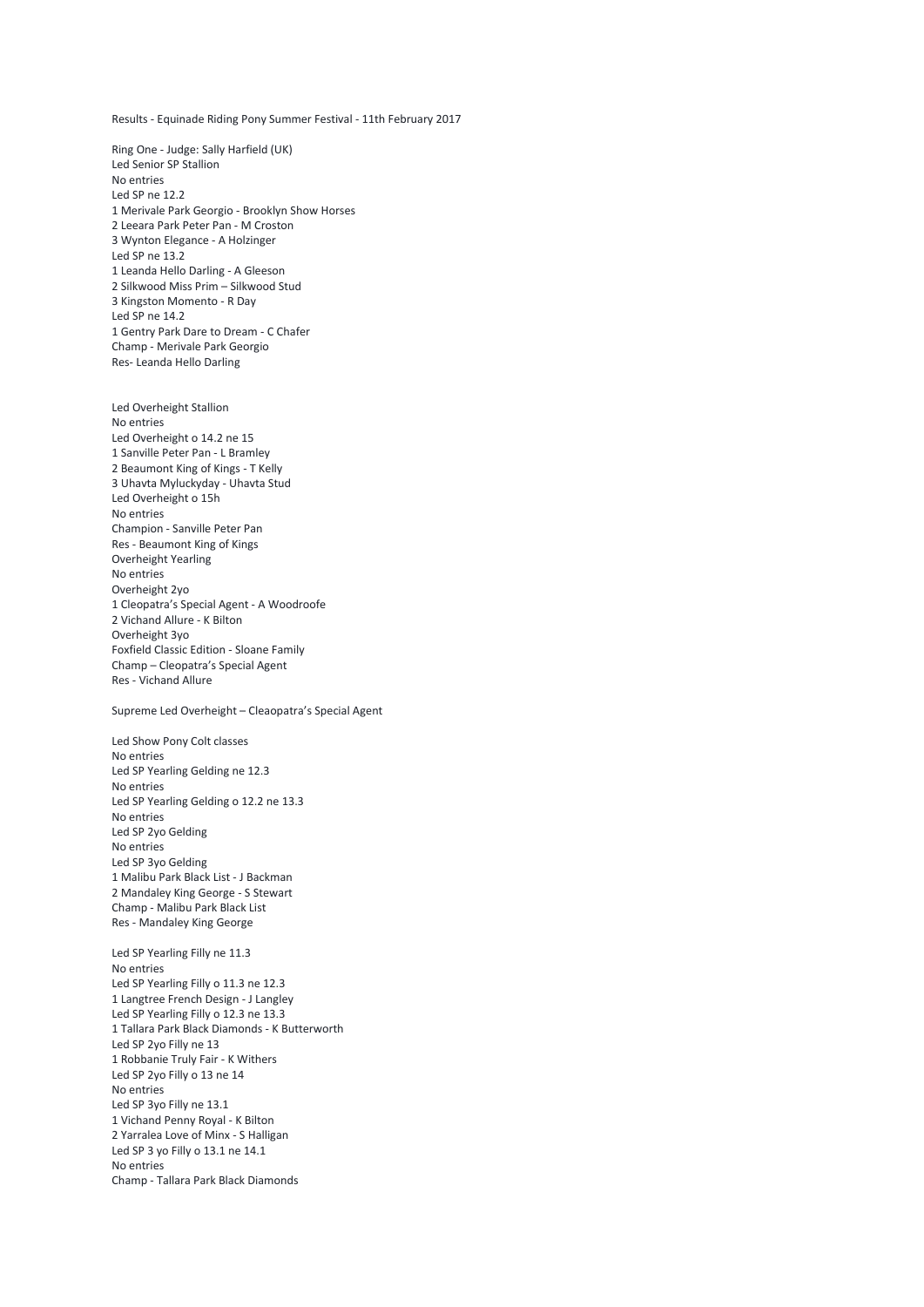## Res - Langtree French Design

Led SHP Yearling ne 12.3 No entries Led SHP Yearling o 12.3 ne 13.3 No entries Led SHP 2yo 1 Salisbury Prince Charming - D Jose 2 Malibu Park Gold Dust - L Sannen Led SHP 3yo No entries Champ - Salisbury Prince Charming Res - Malibu Park Gold Dust

Led SHP Stallion No entries Led SHP ne 12.2 No entries Led SHP o 12.2 ne 13.2 1 Tilley Park Tattle Tales - N Maynard 2 Tungarra Toy Story - C Wareham 3 Langtree One Wish - A Glasscott Led SHP o 13.2 ne 14.2 1 Karlana Heresay - Z Weinberg Champ - Tilley Park Tattle Tales Res -Tungarra Toy Story

Ridden Home Produced Overheight ne 15 1 Salsibury Masterpiece - C McCormick 2 Willowcroft Amazing Grace - Ridden Home Produced o 15h No entries Champ - Salisbury Masterpiece Res - Willowcroft Amazing Grace Ridden Amateur Produced ne 13h 1 Leeara Park Peter Pan - M Croston 2 Karlana Spring Chatter - K & G Humphries Ridden Amateur Produced over 13 ne 14.2h 1 Leanda Fine Cut Diamonds - K Bathurst 2 Tanglewood Park Peek a Boo – H Lewis 3 Yabba Lodge Simba – Adams/Neal Family Champ - Leeara Park Peter Pan Res - Leanda Fine Cut Diamonds

Ridden Home Produced ne 12.2 1 Karlana Spring Chatter – K & G Humphries 2 Whistlejackets Firefly – J Jones Ridden Home Produced o 12.2 ne 13.2 1 Jamekean Park Christmas Lily – C Foreham 2 Leanda Fine Cut Diamonds – K Bathurst 3 Tanglewood Park Peek a Boo – H Lewis Ridden Home Produced o 13.2 ne 14.2 1 Iona Park Overture – T Spiteri 2 Beauparc Attitude – L Pankhurst 3 Yabba Lodge Simba – Adams/ Neal Family Champ – Jameka Park Christmas Lily Res – Iona Park Overture

Ridden Childs SP ne 12.2 1 Leeara Park Peter Pan – M Croston 2 Corvan Park Realm – J Richards Ridden Childs SP o 12.2 ne 13.2 1 Silkwood Miss Prim – Silkwood Stud Ridden Childs SP over 13.2 ne 14.2 No entries Champ – Silkwood Miss Prim Res – Leeara Park Peter Pan

Ridden Childs SHP ne 12.2 1 Karlana Spring Chatter – K & G Humphries Ridden Childs SHP o 12.2 ne 13.2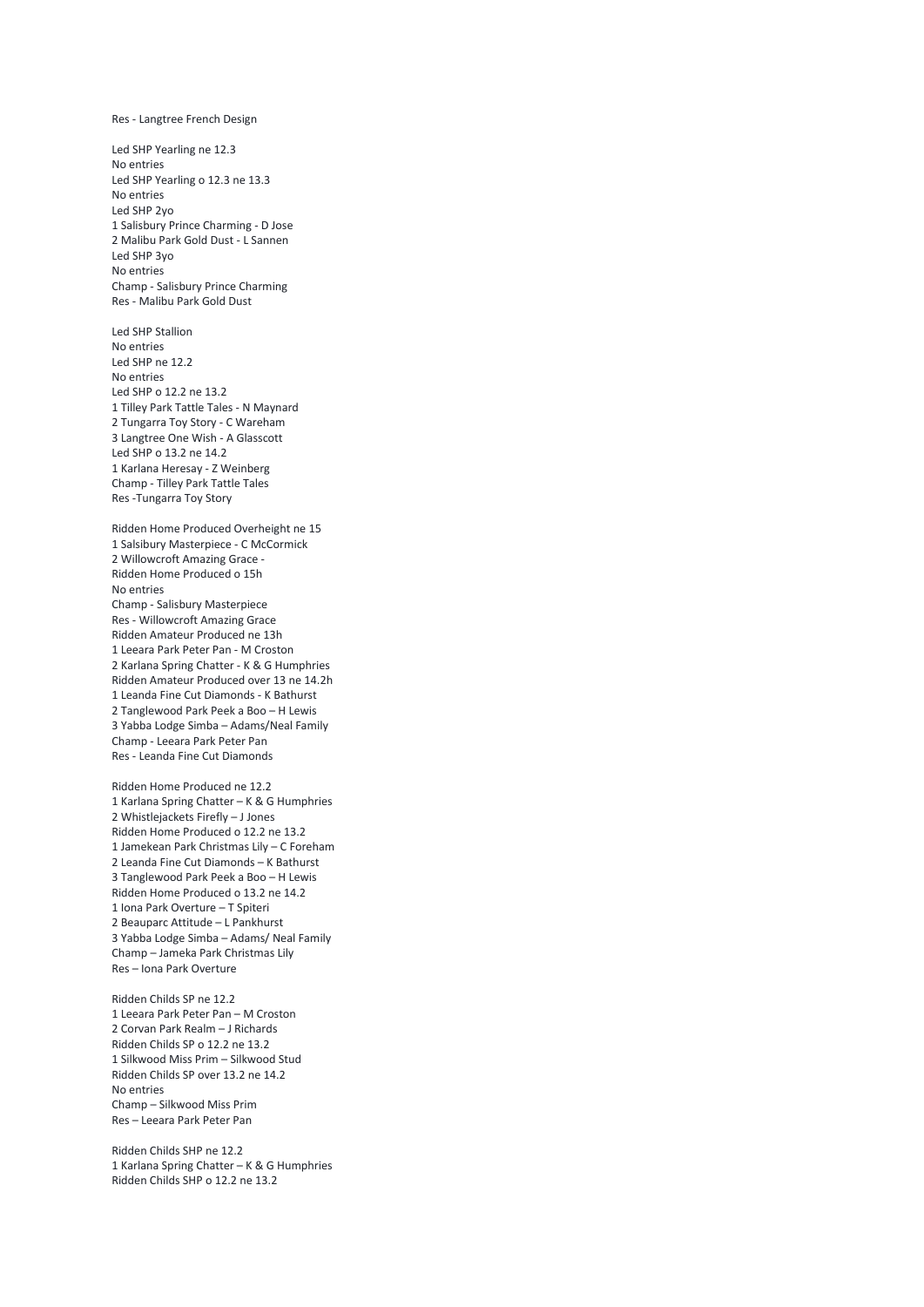2 Tungarra Toy Story – C Wareham Ridden Childs SHP 0 13.2 ne 14.2 1 Beauparc Attitude – L Pankhurst 2 Meteor Showers – D Reimer 3 Yabba Lodge Simba – Adams/Neal family Champ – Beauparc Attitude Res – Meteor Showers Supreme Led – Malibu Park Blacklist Ring Two – Judge: Barbara Evans (UK) Led Home Produced Senior Overheight 1 Beaumont King of Kings – T Kelly 2 Willowcroft Amazing Grace – A Glascott 3 Foxfield Celtic Edition – Sloane Led Home Produced Junior Overheight 1 Cleopatra's Special Ageant – A Woodroofe 2 Vichand Allure – K Bilton Champ – Baumont King of Kings Res – Cleopatra's Special Agent Ridden SHP ne 12.2 1 Whistlejackets Firefly – J Jones 2 Karlana Spring Chatter – K 7 G Humphries 3 Tallara Park Tristan – K Butterworth Ridden SHP o 12.2 ne 31.2 1 All Joy of Astral – S Donovan 2 Tilley Park Tattle Tales – N Maynard 3 Amaranda Soldya Boy – L Bramley Ridden SHP o 13.2 ne 14.2 1 Iona Park Overture – T Spiteri 2 Sanlirra Royal Chatter – Brooklyn Show Horses Champ – All Joy of Astral Res – Whistlejackets Firefly Lead Rein Pony 1 Bordershow Bedazzled – Mullan Family 2 Grandeur Heartbeat – N Reimer 3 Burnewang English Rose – J McGregor First Ridden Pony 1 Leeara Park Peter Pan – M Croston 2 Karlana Spring Chatter – K & G Humphries 3 Burnewang English Rose – J McGregor Champ – Bordershow Bedazzled Res – Leeara Park Peter Pan Newcomer SP ne 12.2 1 Pemberton Buttons n Bows – D Aumann Newcomer SP o 12.2 ne 13.2 1 Wynton Elegance – A Holzinger 2 Gentry Park Dare to Dream – C Chafer Newcomer SP o 13.2 ne 14.2 1 Riversea Park Hello – J Luxton Newcomer SHP ne 13h 1 No entries Newcomer SHP o 13 ne 14.2 1 Iona Park Overture – T Spiteri Champ – Iona Park Overture Res - Pemberton Buttons n Bows Ridden SP ne 12.2 1 Mandaley Choir Master – E Richardson 2 Corvan Park Realm - J Richards 3 Pemberton Buttons n Bows – D Aumann Ridden SP o 12.2 ne 13.2 1 Brooklyn Elusive – C Foreham 2 Tanglewood Park Peek a Boo – H Lewis 3 Silkwood Miss Prim – C Lindeman

1 Leanda Fine Cut Diamonds – K Bathhurst